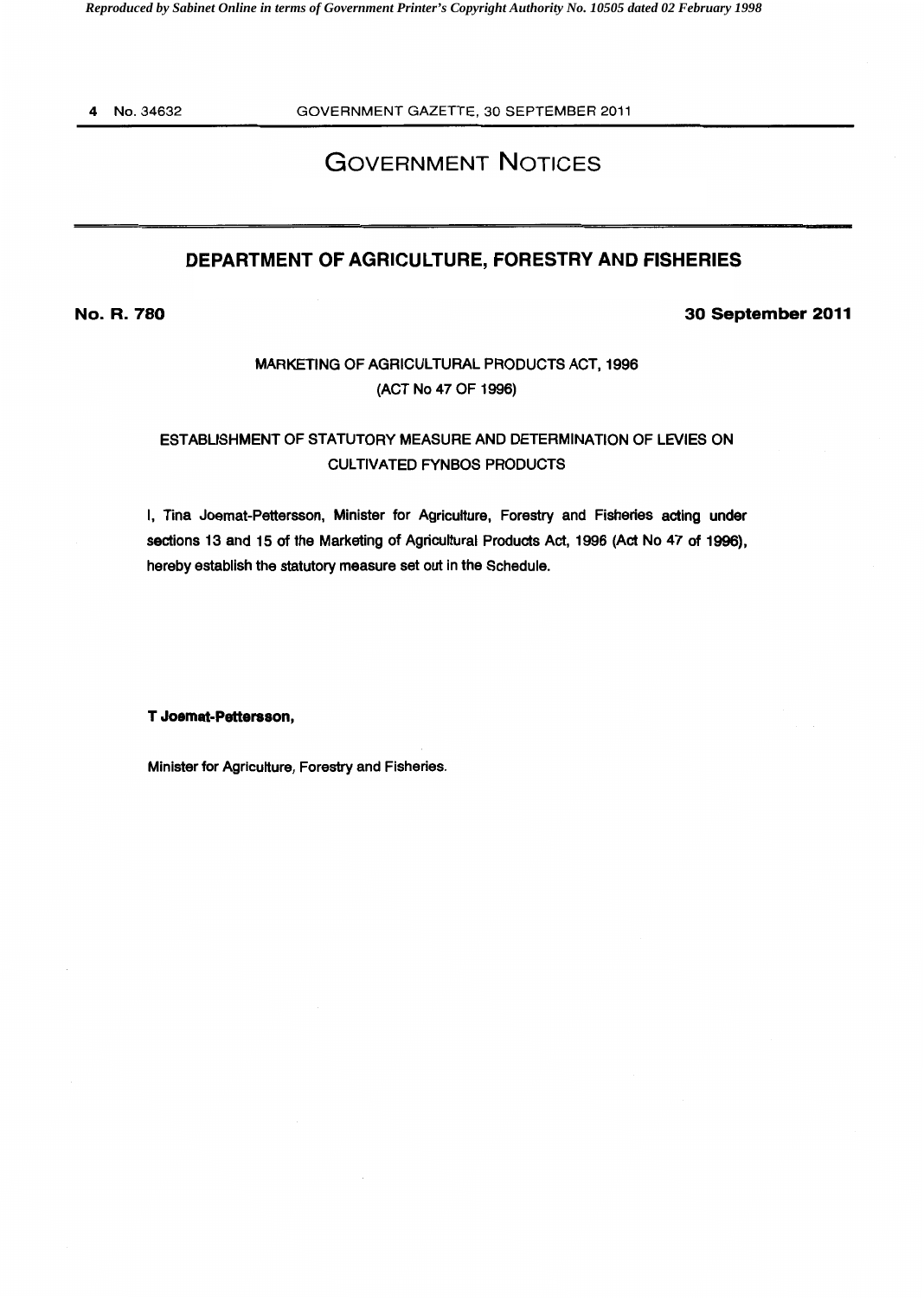#### STAATSKOERANT, 30 SEPTEMBER 2011 No. 34632 5

#### **SCHEDULE**

#### **Definitions**

1. In this Schedule any word or expression to which a meaning has been assigned in the Act shall have that meaning, and unless the context otherwise indicates -

•Exporter" means a person or organisation who exports cultivated fynbos products for his own account, or acts as an agent on behalf of producers and/or packers of cultivated fynbos products;

•cultivated Fynbos• refers to plant material from the families Proteaceae, Ericaceae, Restionaceae and Bruniaceae including any derived plant material such as hybrids, selections or mutations produced and harvested from dedicated prepared dry land and/or Irrigated planted areas;

"Packer" means a person or organisation who manufactures bouquets and other derived products utilising, inter alia, cultivated fynbos material;

•Producer" means a producer of cultivated fynbos products from dedicated prepared dry land and/or irrigated production conditions.

A person shall have a choice to register as either a producer or as a packer or as an exporter. A person has to register for each of the categories (producer, packer or exporter) for which he qualifies.

**Purpose and alma of statutory measure and the relation thereof to the obJectives of the**  Act

2. The levy Is needed by Protea Producers SA to fund research projects, technical Information and technology transfer; quality control, standards and certification; information and statistics; communication, market access; and transformation and training for the fynbos industry.

These measures are necessary to ensure that continuous, timeous and accurate Information relating to the fynbos Industry, is available to all role players in order for them to make informed decisions.

The measure will not be detrimental to the number of employment opportunities or fair labour practice and will support the statutory measures relating to registration and the rendering of returns applicable to fynbos products.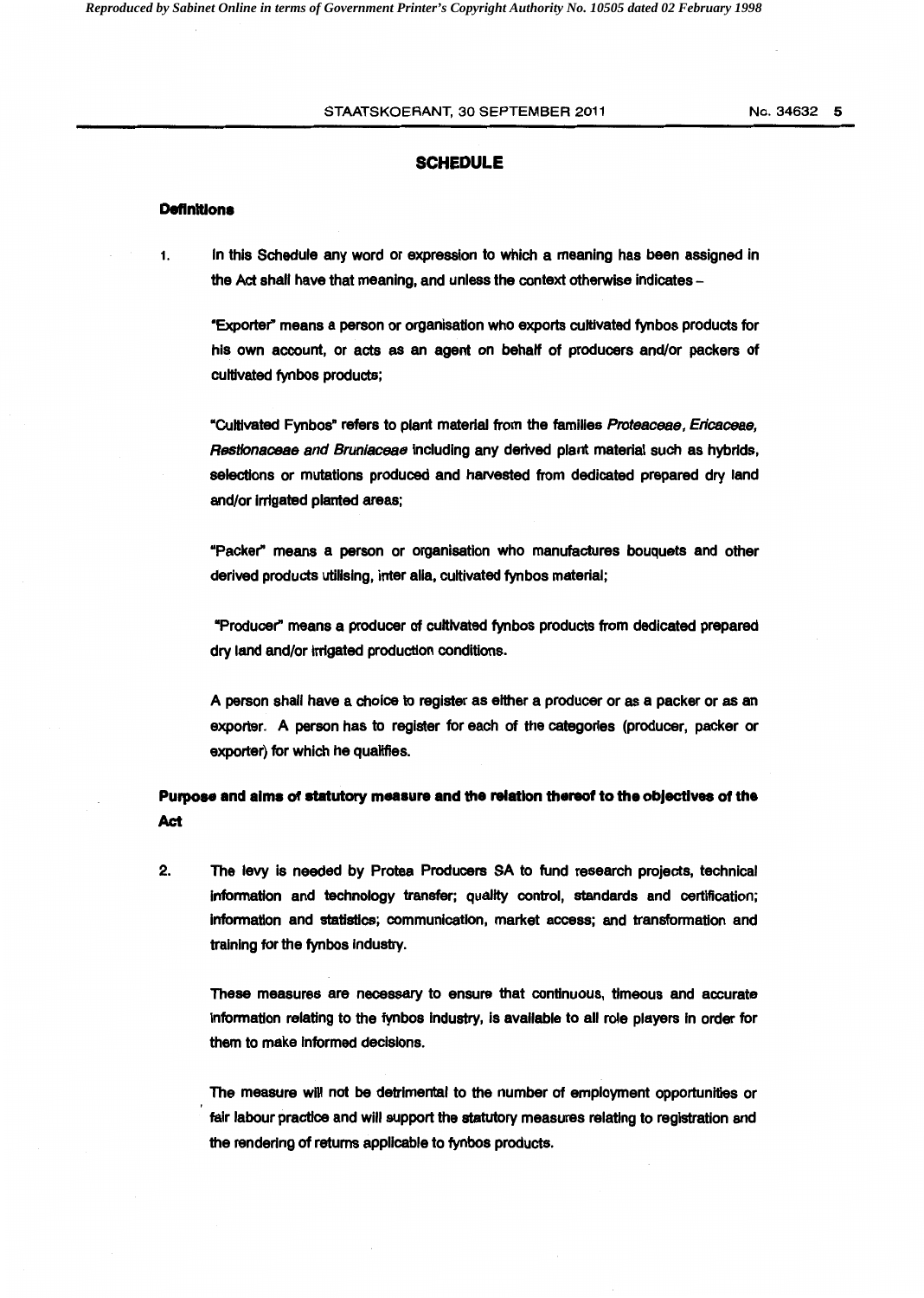#### 6 No. 34632 GOVERNMENT GAZETTE, 30 SEPTEMBER 2011

The measure will be administered by HORTGRO<sup>SERVICES</sup>, a company established in terms of the Companies Act (as amended), 1973 (Act 61 of 1973). HORTGRO<sup>SERVICES</sup> will implement and administer the measure, will ring-fence all fynbos levy income, and report on the utilisation of levy income as set out in the Schedule on behalf of PPSA within DFPT Finance, a company incorporated under section 21 of the Companies Act (as amended), 1973 (Act 61 of 1973).

#### Products to which statutory measure applies.

3. This statutory measure shall apply to all cultivated fynbos destined for export.

### Area In which measure shall apply

4. This measure shall apply in the geographical area of the Republic of South Africa.

#### Imposition of levy

5. A levy is hereby imposed on cultivated fynbos products as defined.

#### Amount of levy

6. The amount of the levy shall be R1 ,60 per standard export carton and adjusted In the following 3 subsequent years to R1 ,72, R1 ,85 and R2,00 per standard export carton respectively during the levy period.

#### Persons by whom and to whom levy shall be payable

- 7.  $(1)$  The levy imposed under clause 5 shall be  $-$ 
	- (a) Payable by a cultivated fynbos producer;
		- (b) Payable by a packer on behalf of a cultivated fynbos producer; or
	- (c) Payable by an exporter on behalf of a cultivated fynbos producer.
	- (2) A levy imposed under clause 5 shall be payable to DFPT Finance in accordance with clause 8.

#### Payment of levy

8. (1) Payment of the levy shall be made not later than sixty (60) days following the month end wherein a quantity of cultivated fynbos was delivered for exports.